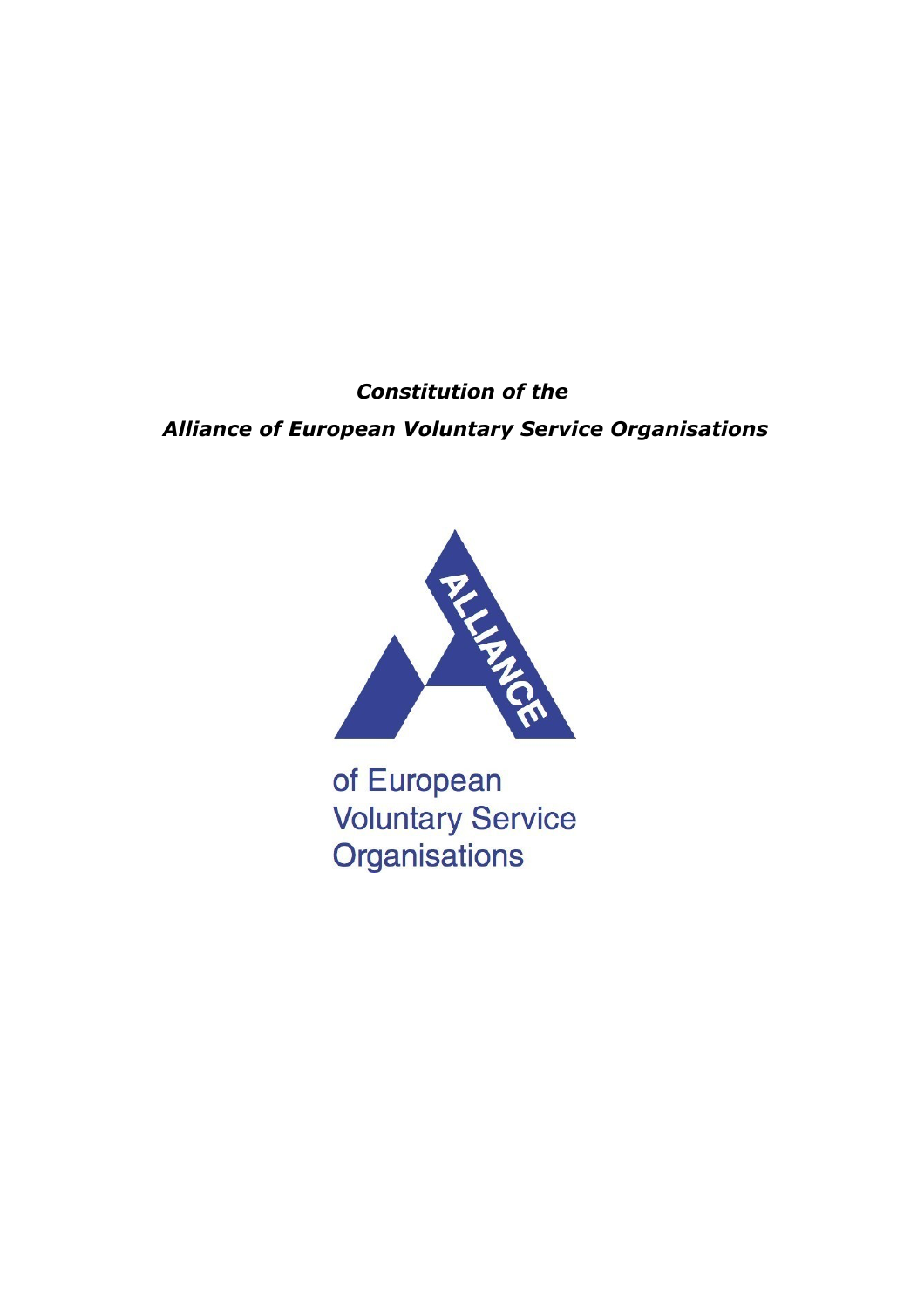### *PREAMBLE*

The Alliance is a European based International Non-Governmental Youth Organisation of like-minded organisations not aligned to other structures at a European Level. It is a cooperation network of independent and active national organizations, which work together on the quality and development of International Voluntary Service.

The Alliance provides a structure that facilitates and supports events, projects and activities aimed at cooperation between its members and partners on technical aspects, exchange of knowledge and further development of International Voluntary Service activities.

The Alliance is an organization for its members, but also by its members. This is reflected in the structure, which is aimed at coordinating, monitoring and facilitating initiatives from members and primarily managed and executed by members.

Membership is open to national organizations involved in International Voluntary Service, in particular short-term voluntary projects – workcamps, as a tool of non-formal education and open space for informal learning.

Alliance members support and encourage local communities in organizing voluntary projects that answer the needs of the community and foster the active participation of citizens, especially young people, allowing them to encounter and understand different cultures and people.

Through International Voluntary Service Alliance members promote intercultural understanding, peace, democratic participation and equality, in the spirit of respect for universal human rights.

The Alliance does not impinge upon the autonomy of member organizations. The Alliance aims at the widest possible co-operation at a European and a Global level.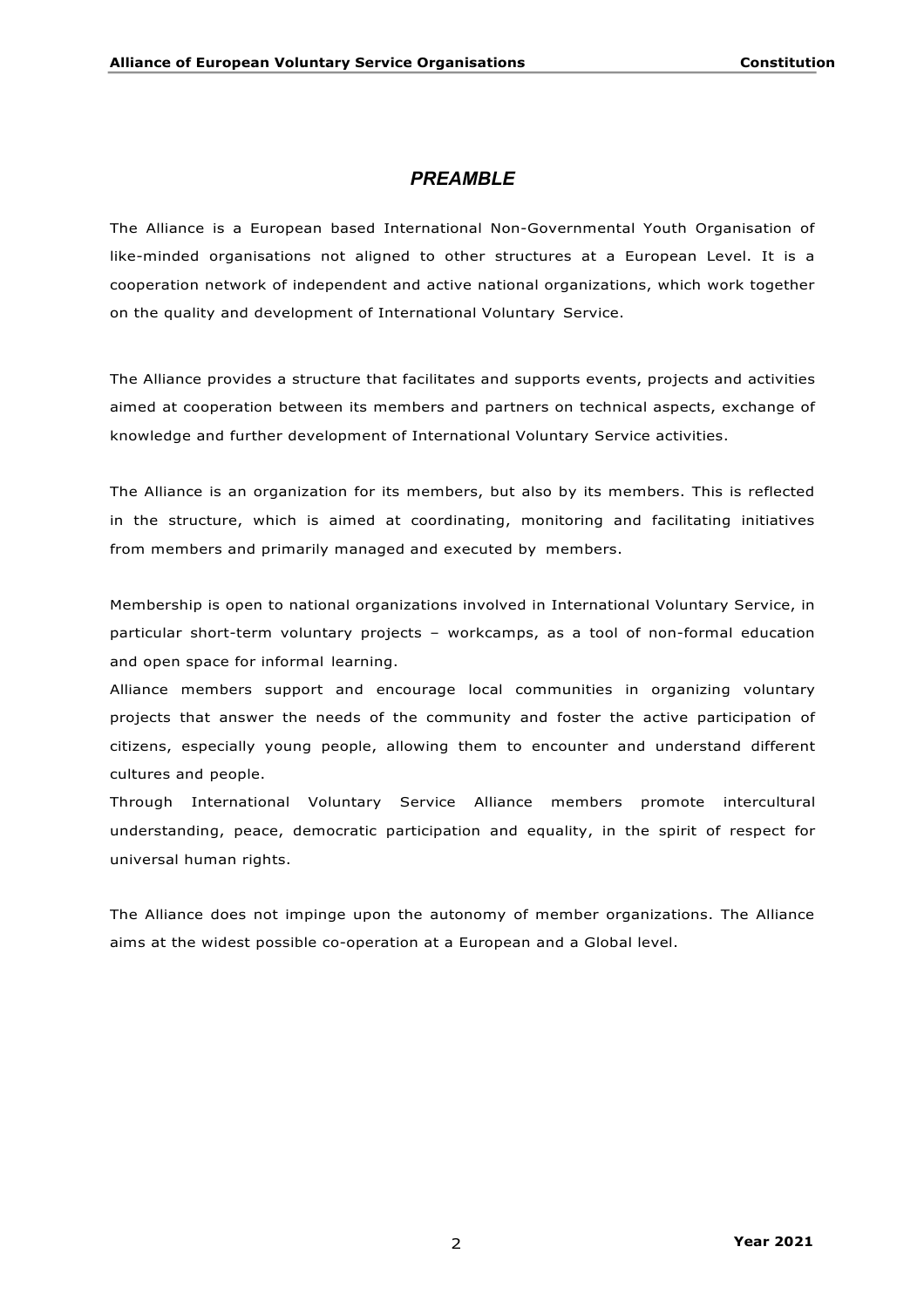#### *Constitution with changes adopted:*

*1985 GA. Piles, Spain 1987 Ex. GA. Bonn, Germany 1988 GA. Svendborg, Denmark 1990 GA. Weil der Stadt, Germany 1991 GA. Weil der Stadt, Germany 1993 GA. Durham, UK 1995 GA. Prague, Czech Republic 1997 GA. Chantilly, France 1998 GA. Rabat, Morocco 2001 GA. Litomysl, Czech Republic 2003 GA. Soest, Netherlands 2004 GA. Yerevan, Armenia 2006 GA. Marly-le-Roi, France 2007 GA. Marino, Italy 2008 GA. Lviv, Ukraine 2009 GA. Jambville, France 2010 GA. Ankara, Turkey 2013 GA. Weil der Stadt, Germany 2014 GA. Rispescia, Italy 2016 GA. Petnica, Serbia 2017 GA. Athens, Greece 2018 GA. l'Alfàs del Pi, Spain 2019 GA. Mozet, Belgium 2021 GA. Online*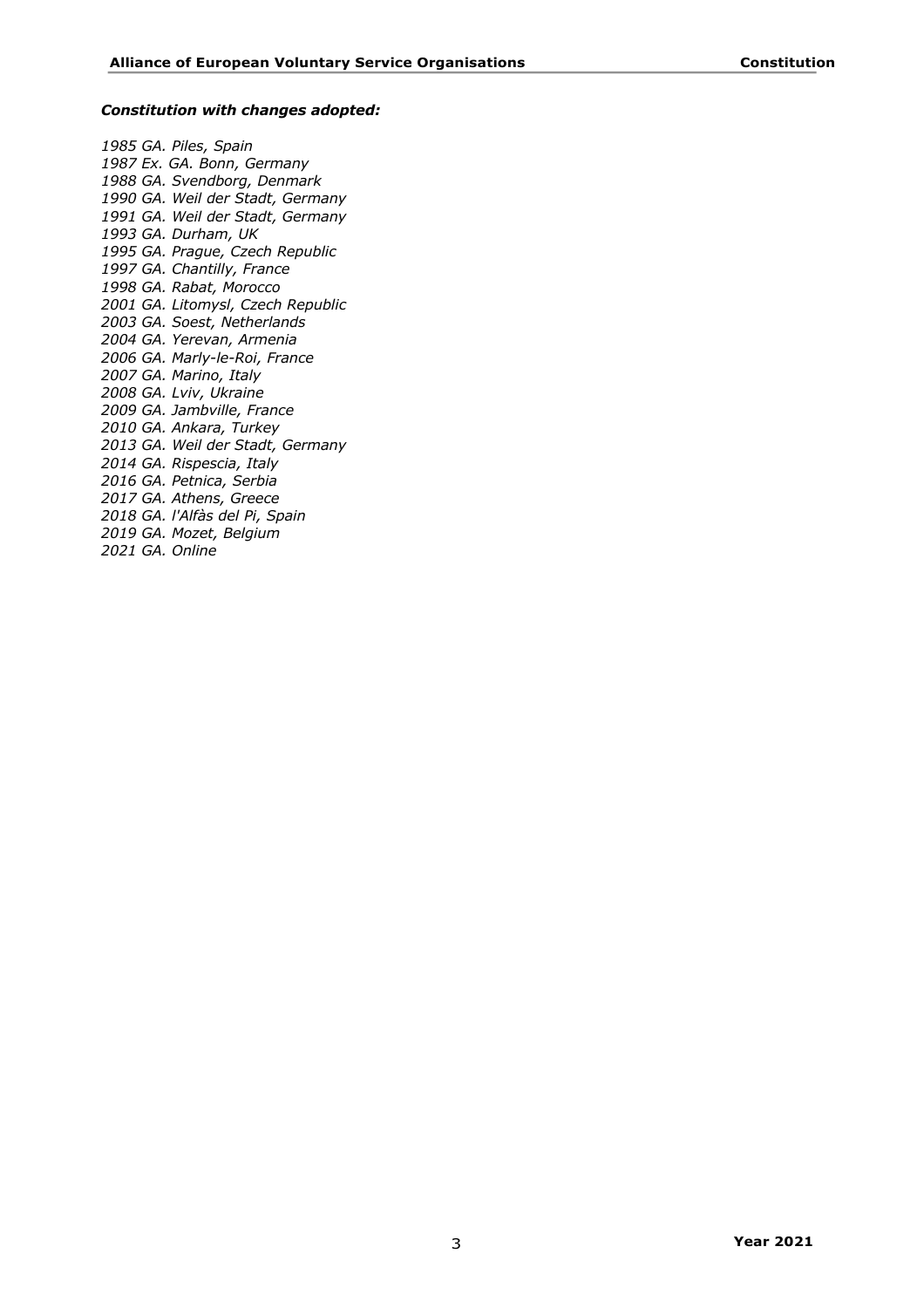### *ARTICLE I*

## *NAME, REGISTERED OFFICE*

- 1.1. The name of the Organisation is the **Alliance of European Voluntary Service Organisations**. In the following referred to as the Alliance. In every reference to "members" all types of members are meant unless otherwise stated.
- 1.2. The Alliance is an International Non-Governmental Youth Organisation (INGYO) not pursuing the goal to receive profits and not distributing any generated surplus among members.
- 1.3. The Alliance has its registered office in one of the member countries as decided by the members of the Alliance in the General Assembly. The financial archives are hosted by the member organization mandated for the Treasurer position.
- 1.4. The Alliance is constituted for an unlimited period unless dissolved under Article 9.
- 1.5. A list of members who accept the provisions of this constitution is included as Annex 1 to this constitution.

### *ARTICLE 2*

### *AIMS AND OBJECTIVES*

2.1. The Alliance consists of like-minded national organizations involved in International Voluntary Service, in particular short-term voluntary projects – workcamps, as a tool of non-formal education and open space for informal learning.

Alliance members support and encourage local communities in organizing voluntary projects that answer the needs of the community and foster the active participation of citizens, especially young people, allowing them to encounter and understand different cultures and people.

Through International Voluntary Service Alliance members promote intercultural understanding, peace, democratic participation and equality, in the spirit of respect for universal human rights.

- 2.2. The aims and objectives of the Alliance are:
	- (i) To provide voluntary service organisations with opportunities to discuss and exchange experience and information within Europe.
	- (ii) To facilitate and improve the co-operation between voluntary service organisations.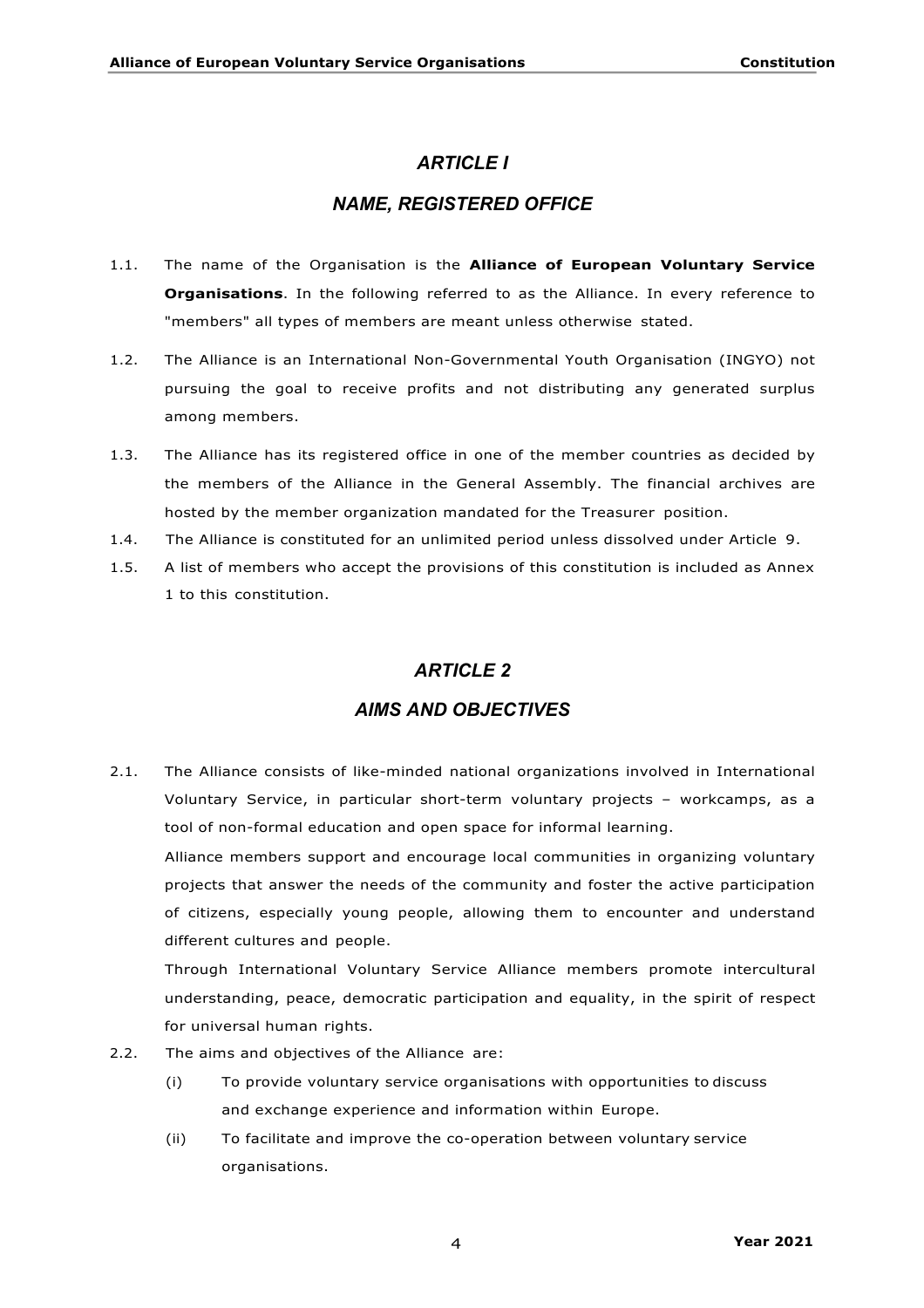- (iii) To promote and work together in the field of International Voluntary Service, primarily on the issues related to intercultural understanding, peace, active citizenship, social inclusion, respect of human rights, gender equality, youth mobility, sustainability, recognition of non-formal education.
- (iv) To look after the interests of its members through exercising influence on international bodies involved in voluntary service, youth policy, youth training and youth exchange, as an initiative for the furtherance of International Voluntary Service.
- (v) To inform members about debates and developments at a European and non-European level which are of relevance to the Alliance members.
- (vi) The Alliance aims at the widest possible co-operation at a European and a non-European level.
- (vii) The EC ensures that the functioning of the Alliance is in accordance with the common interest of its members.
- 2.3. To realise the aims and objectives mentioned in Article 2.2, the Alliance will organise meetings, seminars etc., and take other relevant initiatives to further the co-operation between voluntary service organisations.

## *ARTICLE 3*

### *MEMBERSHIP AND PARTNERS*

- 3.1. The Alliance is formed of independent national organisations involved in international voluntary service. The members of the Alliance must have a legal personality in their own country. Membership is open to all organisations with a structure that encourages young people to play an active role in the organisation, and who accept the provisions of this constitution.
- 3.2. The Alliance has three statuses of membership
	- i) full membership
	- ii) associate membership
	- iii) candidate membership
- 3.3. Full membership

Full members should fulfil the following criteria in addition to those mentioned in Article 2.1 and Article 3.1:

- i) Only organisations from European countries can become a full member of the Alliance
- ii) A European independent national voluntary service organisation can become a full member of the Alliance if it has carried out international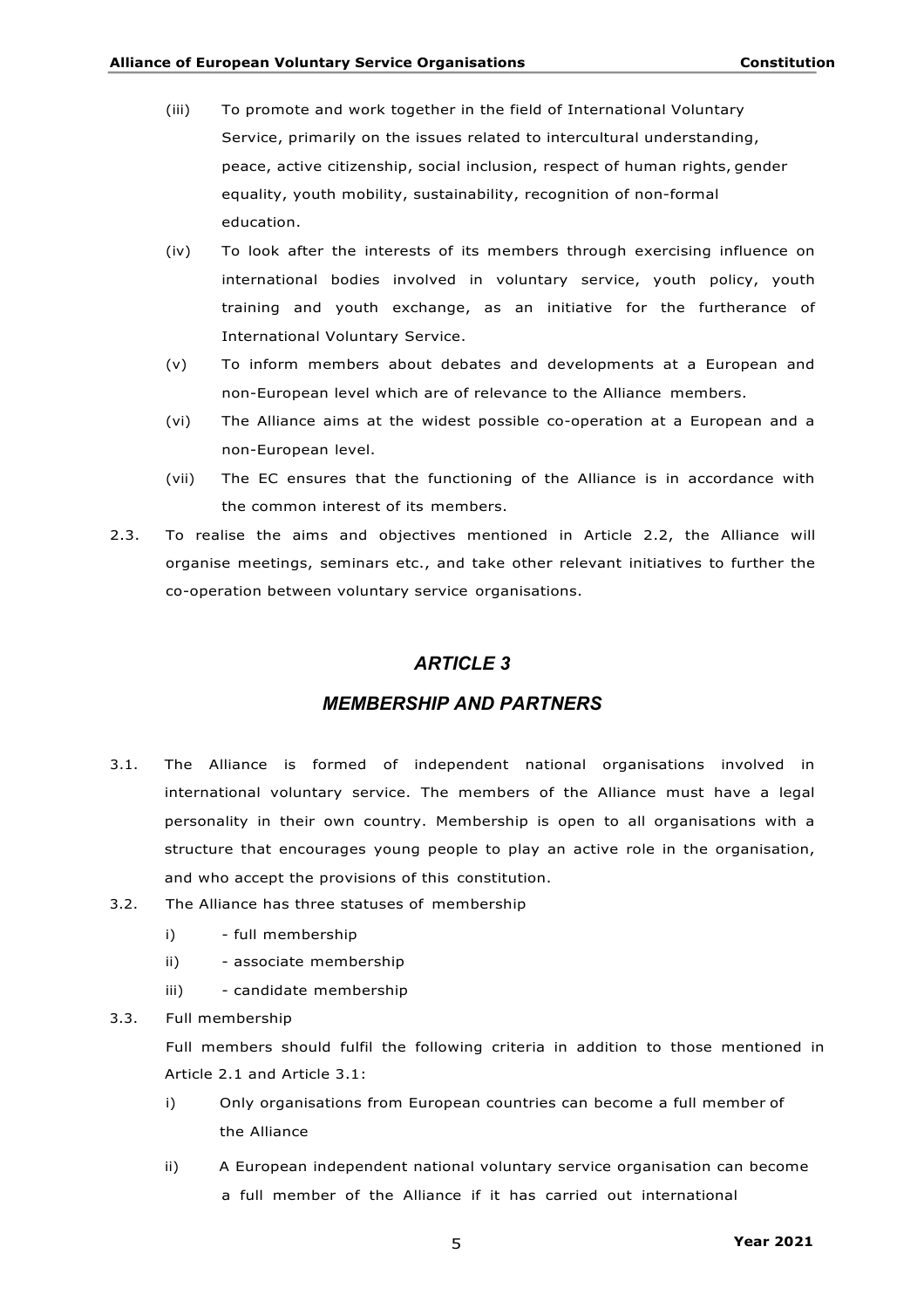voluntary service in its own country for at least two years and if it has been a candidate of the Alliance for at least the two years before applying for full membership.

- iii) Full members are entitled to:
	- participate and host all Alliance events and projects
	- Be represented by the Alliance at the European political level
	- Have the right to vote at the General Assembly
	- Be elected at the Executive committee
	- Make proposals for constitutional changes and changes of the standing orders
	- Make proposals to Executive Committee for decisions at the General Assembly or Executive Committee
	- Propose, coordinate and take part in all Alliance bodies, seminars, etc.
	- Receive support in case of problem
	- Use the centralized database network and website
	- Propose updates of all technical matters
	- Propose new organisations for invitation list or membership
	- Use the Alliance as a medium for the exchange of human resources and experiences
	- Receive information and influence on international organisations, which the Alliance is in contact with
	- Have their organisation included in the Alliance publicity
- v) Full members have the responsibility to:
	- Approve and respect the Alliance' Constitution and the Standing Orders
	- Approve and follow the Alliance Quality Charter
	- To be present or represented to all Alliance plenary sessions
	- Provide all necessary document (program, evaluation, statistics, questionnaire, report, financial aspects….) when requested
	- Participate in the development of the network through the bodies decided by the General Assembly or provide external support to such bodies when requested
	- Pay on time the membership fees and any other contribution voted by General Assembly
	- Introduce and support organisations proposed to the invitation list or membership by them
- 3.4. Associate membership
	- i) A Non-European independent national voluntary service organisation can become an associate member of the Alliance if it has been a candidate of the Alliance for at least the two years before applying for associate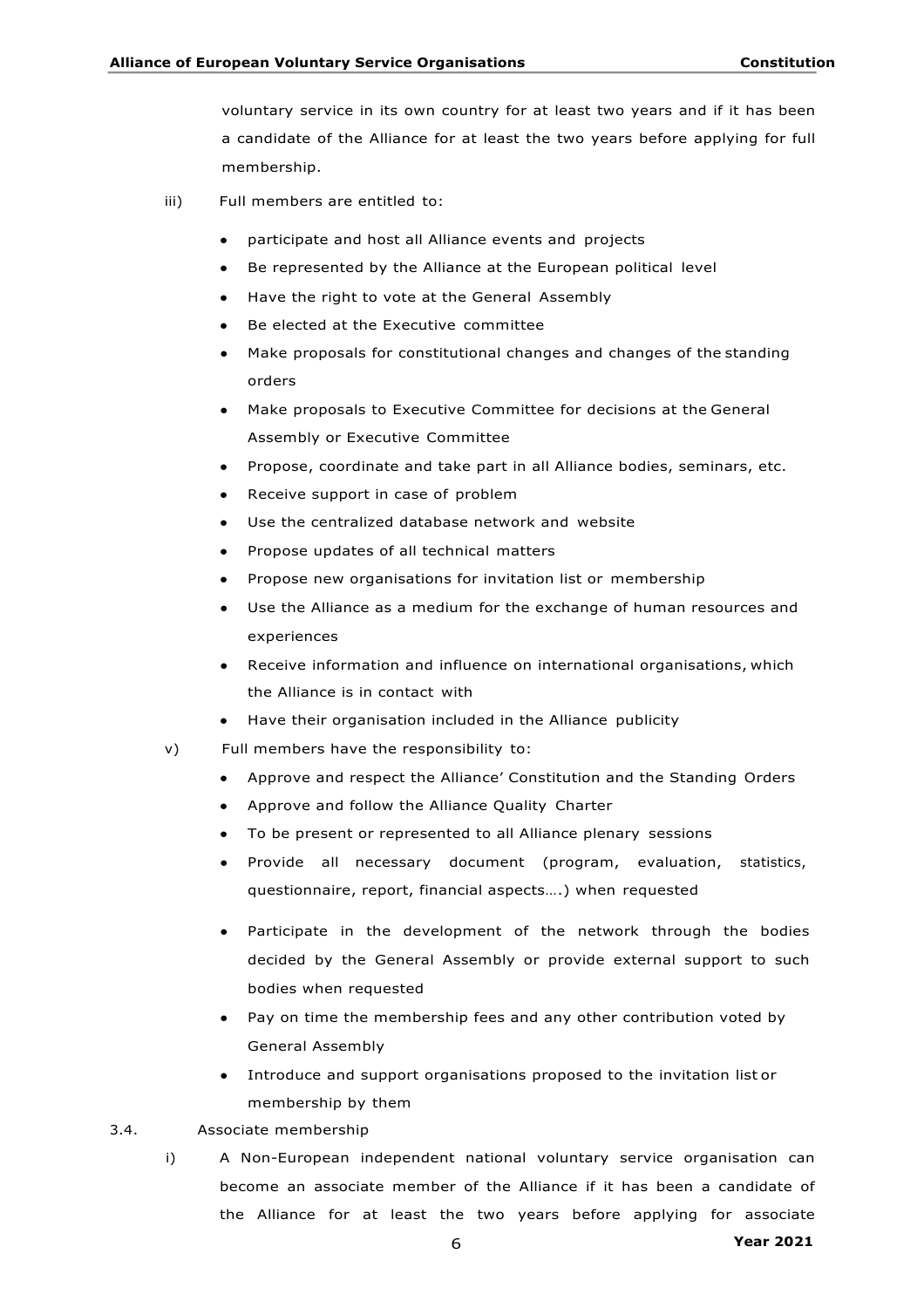membership and if it fulfils the criteria mentioned in Article 2.1 and Article 3.1.

- ii) Organisations from all Non-European countries can become an associate member of the Alliance.
- iii) Associate members are entitled to:
	- participate and host all Alliance events and projects
	- Be represented by the Alliance at the European political level
	- Have the right to vote at the General Assembly, except the voting right for changes of the constitution
	- Be elected to the Executive committee, except the positions of the President, the Vice-President, the General Secretary and the Treasurer
	- Make proposals for constitutional changes and changes of the standing order
	- Make proposals to Executive Committee for decisions at the General Assembly or Executive Committee
	- Propose, coordinate and take part in all Alliance bodies, seminars etc.
	- Receive support in case of problem
	- Use the centralized database network and website
	- Propose updates of all technical matters
	- Propose new organisations for invitation list or membership
	- Use the Alliance as a medium for the exchange of human resources and experiences
	- Receive information and influence on international organisations, which the Alliance is in contact with
	- Have their organisation included in the Alliance publicity
- iv) Associate members have the responsibility to:
	- Approve and respect the Alliance' Constitution and the Standing Orders
	- Approve and follow the Alliance Quality Charter
	- To be present or represented to all Alliance official meetings, such as GA, plenary meeting
	- Provide all necessary document (program, evaluation, statistics, questionnaire, report, financial aspects….) when requested
	- Participate in the development of the network through the bodies decided by the General Assembly or provide external support to such bodies when requested
	- Pay on time the membership fees and any other contribution voted by General Assembly
	- Introduce and support organisations proposed to the invitation list or membership by them
- 3.5 Candidate
	- i) An independent national voluntary service organisation can become a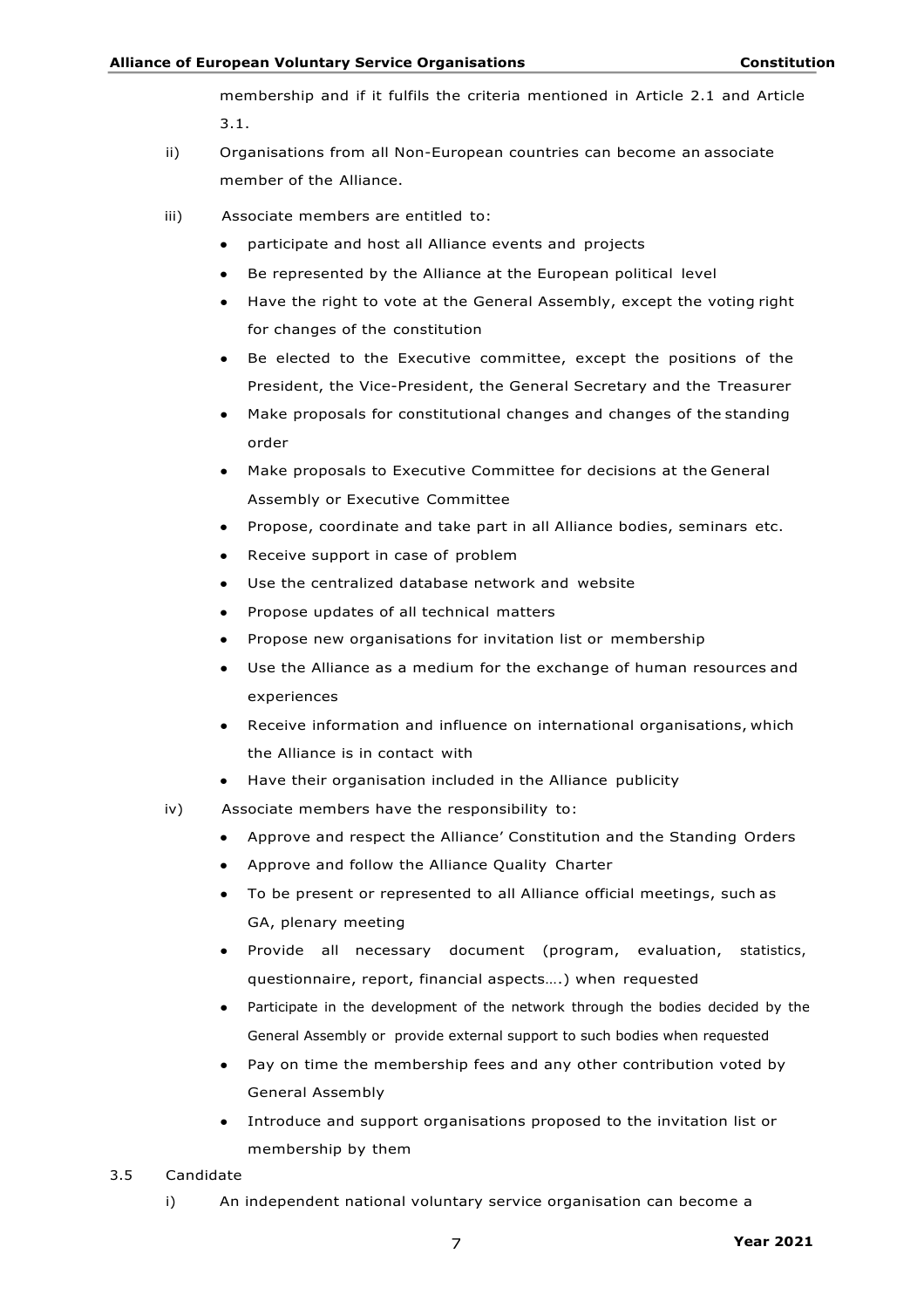candidate of the Alliance if it has carried out international voluntary service in its own country for at least two years and if it has had exchange relationship with Alliance members for at least two years and if it fulfils the criteria mentioned in Article 2.1 and Article 3.1.

- ii) Organisations from all countries can become a candidate of the Alliance.
- iii) The organisation has to apply for full or associate membership not later than five years after becoming candidate. If not, it looses its status automatically and will be a partner again.
- iv) Candidates are entitled to:
	- Participate in all Alliance events and projects
	- Be represented by the Alliance at the European political level
	- Make proposals to Executive Committee for decisions at the General Assembly or Executive Committee
	- Receive support in case of problem
	- Use the centralized database network and website
	- Propose updates of all technical matters
	- Use the Alliance as a medium for the exchange of human resources and experiences
	- Receive information and influence on international organisations, which the Alliance is in contact with
	- Have their organisation included in the Alliance publicity
	- Apply for membership after 2 years
- v) Candidates have the responsibility to:
	- Approve and respect the Alliance' Constitution and the Standing Orders
	- Approve and follow the Alliance Quality Charter
	- To be present or represented to all Alliance official meetings, such as GA, plenary meeting
	- Provide all necessary document (program, evaluation, statistics, questionnaire, report, financial aspects….) when requested
	- Give their opinion when requested
	- Pay on time the membership fees and any other contribution voted by General Assembly
	- Apply for full or associate membership within 5 years
- 3.6. Written applications for membership must reach the General Secretary of the Alliance at least six weeks in advance of the date of the General Assembly. The Executive Committee must inform the member organisations of the Alliance at least four weeks in advance of the General Assembly about the organisations that are applying for membership.
- 3.7. New members will be admitted by an absolute majority of the full and associate members of the Alliance present at the General Assembly (see Article 4.10).
- 8 **Year 2021** 3.8. The period of membership begins following the end of the General Assembly.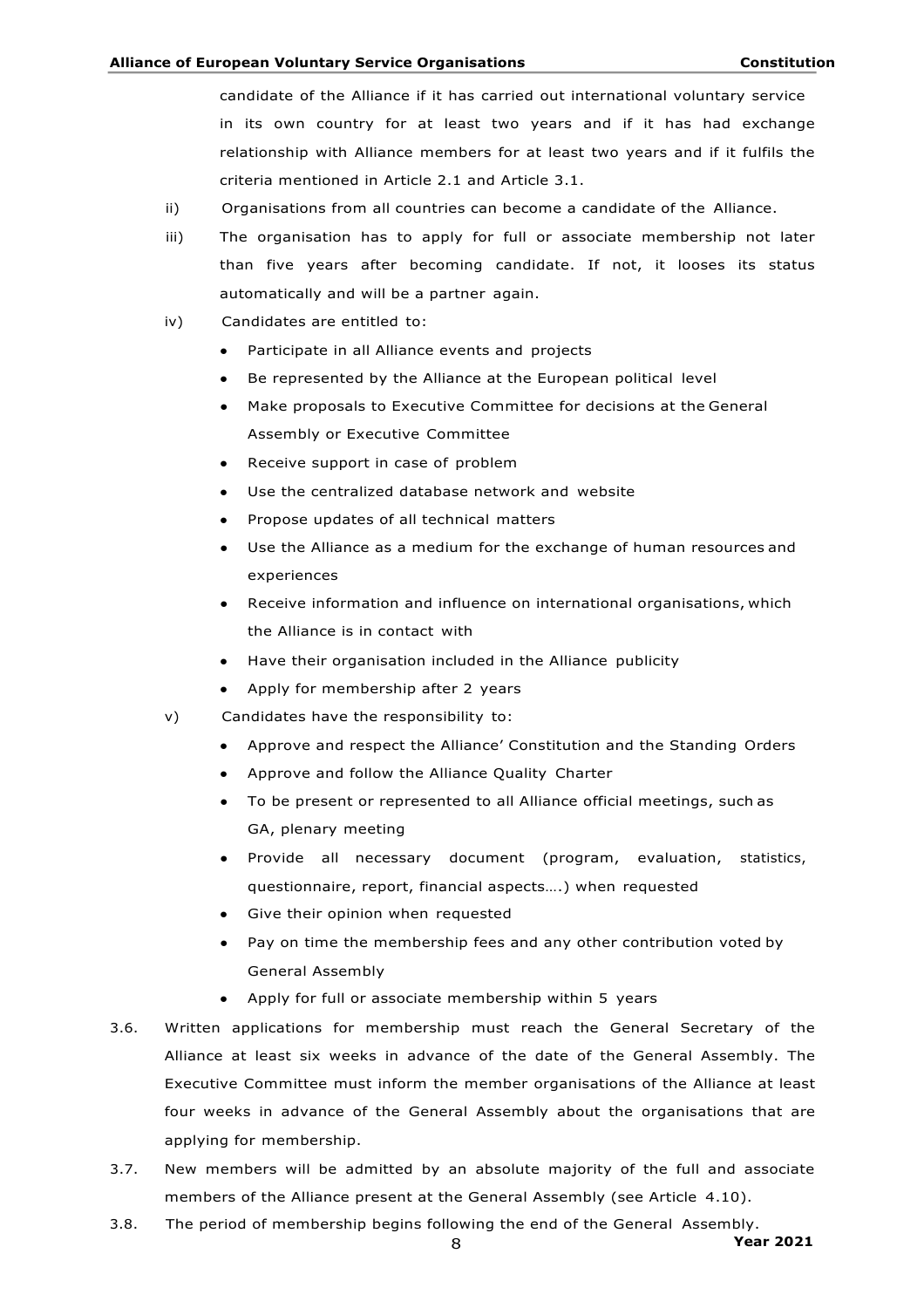- 3.9. Any member not respecting the rules and regulations set up in the Constitution or the Rules of Procedures (Standing Orders) can be dismissed. The dismissal of members shall be decided in General Assembly by a majority of three quarters of the full members present. Written notification of such a proposal shall be sent to the members at least four weeks in advance of the General Assembly. The dismissal comes into action from the moment the decision is taken.
- 3.10. Any member may resign from the Alliance after having informed the President in writing and given four weeks notice. Any member who leaves the Alliance forfeits all rights.
- 3.11. Partners:

i) The Alliance can accept organisations to become partners. Parner organisations can be only organisations, which are involved in international voluntary service. The exact system to get Alliance partner status is described in the Rules of Procedure (Standing Orders).

- ii) Partners are entitled to:
	- Take part when invited to the Alliance Events
	- Use the standard exchange system of the Alliance
	- Propose updates on technical matters

iii) Partners are responsible to:

- Respect the Alliance Philosophy (explained in the preamble of the Constitution) & Alliance Quality Charter.
- Pay on time the contribution to the Alliance budget
- Provide all necessary documents (program, evaluation, statistics, questionnaire, report, financial aspects) when requested.

# **ARTICLE 4 GENERAL ASSEMBLY**

- 4.1. The General Assembly shall be held once a year.
- 4.2. An Extraordinary General Assembly may be convened by the Executive Committee (as hereinafter defined) at any time and shall be convened by the Executive Committee on written demand signed by one third of the full members of the Alliance and stating the reason for the Assembly.
- 4.3. Written notification of any Assembly shall be sent to the members of the Alliance at least eight weeks in advance by the Executive Committee.
- 4.4. The President presides over all formal meetings. The President may delegate this authority to any member present as approved by the meeting. In the President's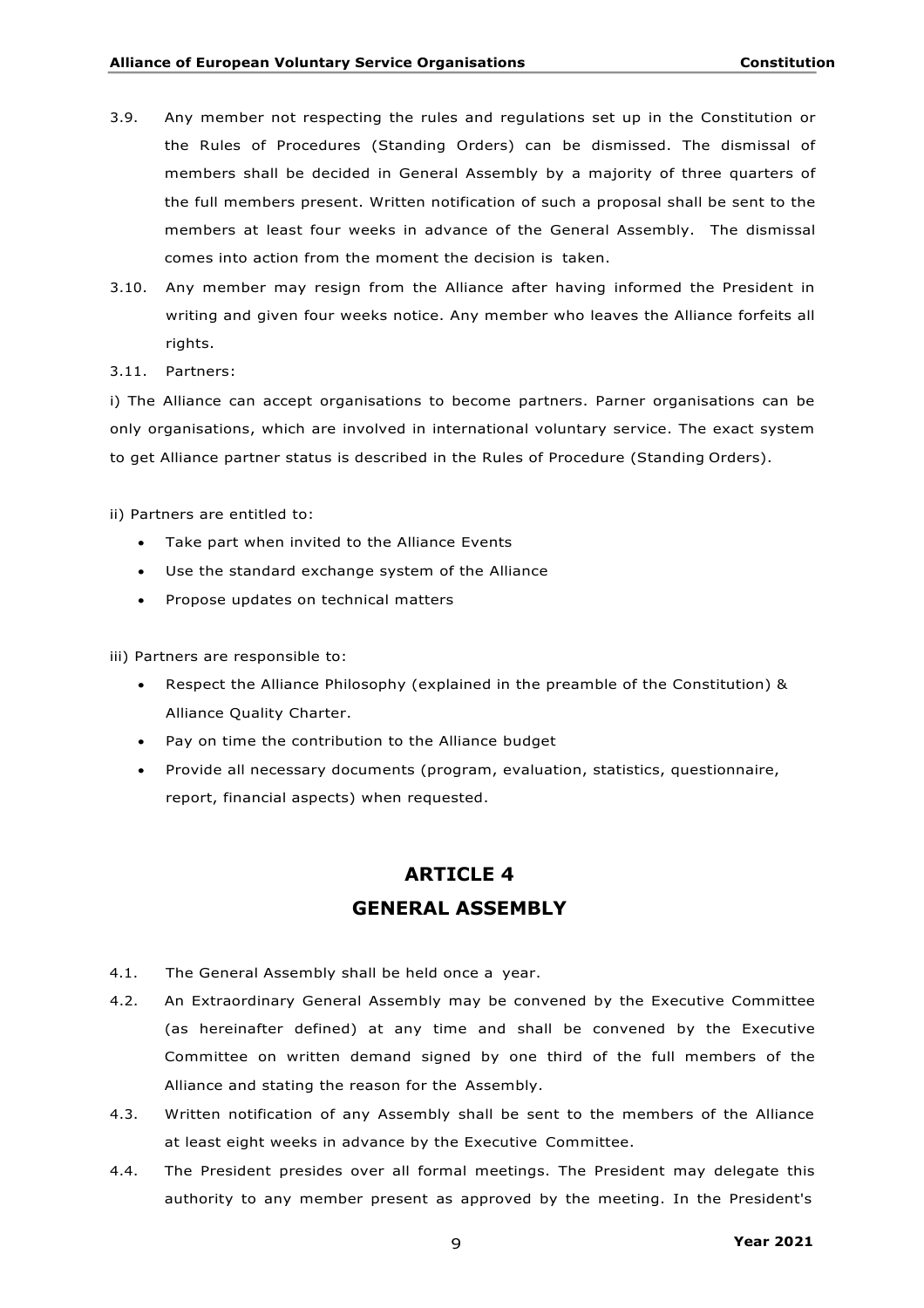absence such meetings shall be chaired by the Vice-President and in the absence of the Vice-President by a chairperson to be elected. All the other meetings may be presided over by any person present as appointed by the meeting.

- 4.5. An Assembly shall form a quorum when at least half of the total number of the full members of the Alliance is present. If the total number is an odd number the quorum shall be the highest number nearest thereto.
- 4.6. In the event of an Assembly not being in quorum the Executive Committee will call an Assembly within three months. This Assembly does not require a quorum of members.
- 4.7. The working language of the Alliance in all matters will be English.
- 4.8. The General Assembly shall receive and approve the following from the Executive Committee:
	- (i) The EC report.
	- (ii) The Internal Auditor's report.
	- (iii) External Auditor's report.
	- (iv) Report on exchange activities of Alliance members.
	- (v) A plan of action.
	- (vi) Budget.
	- (vii) A list of persons representing the Alliance.
- 4.9. Each full member of the Alliance shall have the right to send up to two representatives (excluding Executive Committee members) to all General Assemblies of the Alliance or such other number of representatives as may be decided by full members of the Alliance in General Assembly. All other members shall have the right to send one representative to all General Assemblies of the Alliance or such other number of representatives as may be decided by full members of the Alliance in General Assembly.
- 4.10. All motions shall be settled by vote by a show of hands or an electronic voting system, but the Chairperson of the Assembly may impose vote by ballot and shall do so if more than one of the present full and associate members so demands. Each full and associate member shall have one vote only and unless otherwise stated in the constitution all resolutions shall be passed by a simple majority of the full and associate members present.
- 4.11. The General Assembly appoints an Internal Auditor for the period of one year who reports to the next General Assembly on the finances of the last financial year.
- 4.12. The General Assembly may decide on "Rules of Procedures" to accommodate for anything not being settled in this constitution. "Rules of Procedures" will be decided upon by a two/third majority, abstentions counted.
- 4.13. The General Assembly appoints the "Board of Arbitration" for the period of two years aimed at solving the conflicts between the members. The BoA reports the results of its work to EC, and to the General Assembly every year.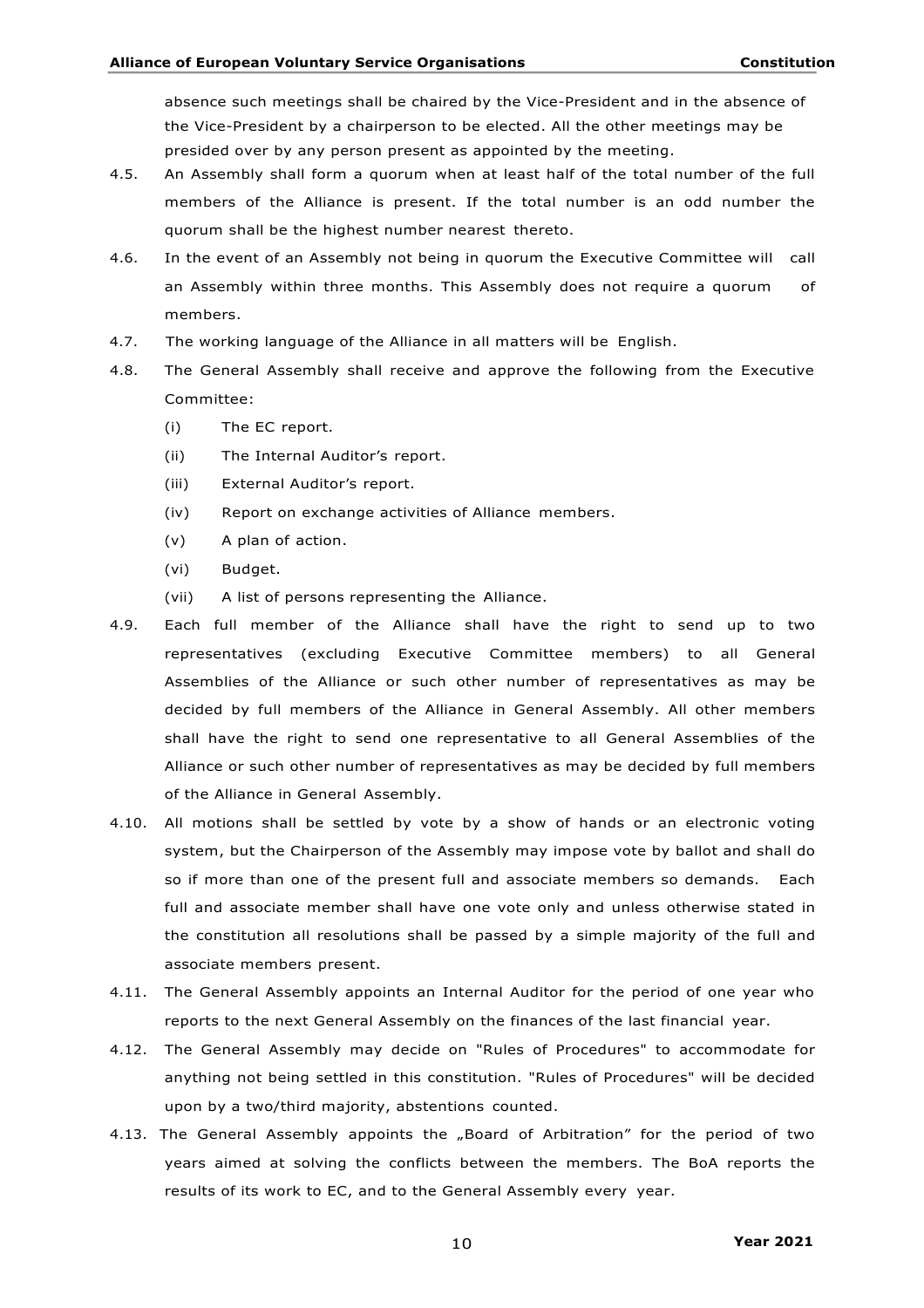## **ARTICLE 5 MANAGEMENT STRUCTURE**

## **ARTICLE 5a EXECUTIVE COMMITTEE**

- 5a.1. The Executive Committee shall be in charge of the management and the operation of the Alliance in accordance with the decisions of the Alliance in the General Assembly and is accountable for its decisions to the GA.
- 5a.2. The Executive Committee is composed of at least five members: a President, a Vice-President, a Vice-President for External Relations, a General Secretary, and a Treasurer. These five members are elected by the General Assembly according to Article 5a.3. The General Assembly can appoint additional members whenever appropriate and for a period of one year. The Executive Committee can appoint for a certain period any persons necessary for external representation under the recommendation of a member. Every such appointment has to be confirmed by the following General Assembly.
- 5a.3. The President, the Vice-President, the Vice President for External Relations, the General Secretary and the Treasurer will be elected for a two-year term. In order to preserve a certain balance, the President, the Treasurer and the Vice-President for External Relations should be elected one year and the General Secretary and the Vice-President the following year.

The mandate of the EC members ends with the closure of the General Assembly. There is a transition period for the President, Treasurer and General Secretary.

- 5a.4. In case of resignation of one of the Executive Committee members between General Assemblies, the Executive Committee may nominate a new member to replace it. This nomination must be confirmed by the following General Assembly.
- 5a.5. No member of the Executive Committee may serve on the Executive Committee for more than six consecutive years in a core position, and not more than seven consecutive years in total in the Executive Committee.
- 5a.6. The Executive Committee may delegate the day-to-day management of the Alliance to one of the Executive Committee members.
- 5a.7. Acts carried out by the Alliance shall be signed by two members of the Executive Committee who do not have to show their authority to any third party.
- 5a.8. The Executive Committee shall form a quorum when three or more members of the Executive Committee are present.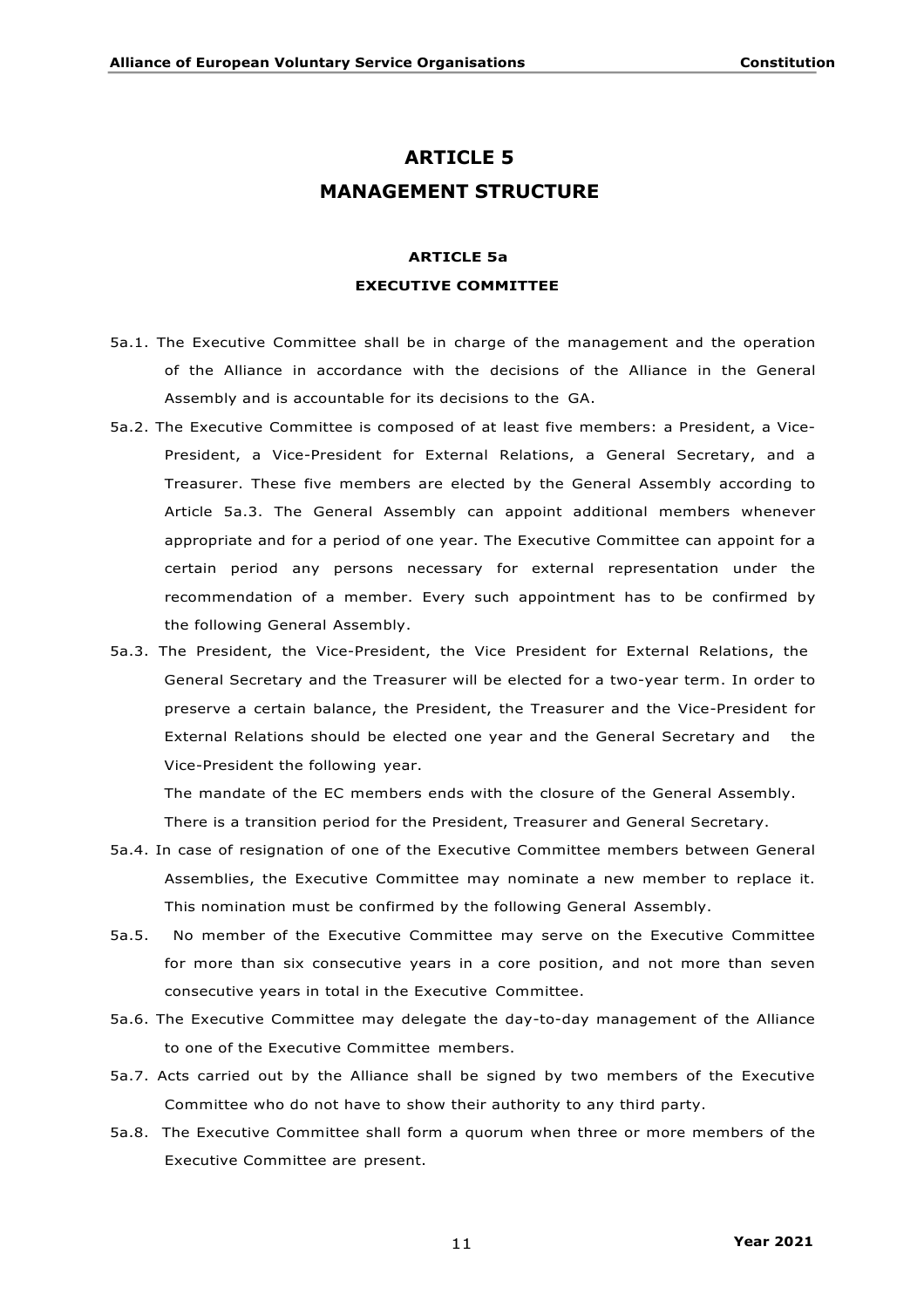- 5a.9. The decisions of the Executive Committee shall be passed by a majority of votes of the Executive Committee members present, the President having a second or casting vote.
- 5a.10. Any person employed or remunerated by the Alliance or any person who receives fees or any other payment from the Alliance other than reimbursement of authorized expenses incurred in the business, shall not be eligible for the membership of the Executive Committee.

5a.11. All meetings of the Executive Committee are open to all members.

5a.12 The President shall represent the Alliance in all legal matters, in their absence the Vice-President.

#### **ARTICLE 5b**

#### **BOARD OF ARBITRATION**

5.b.1 Board of Arbitration (BoA) is the Alliance Constitutional Body which shall assist Executive Committee in preventing and resolving conflicts between the Alliance members.

5.b.2 Board of Arbitration consists of a minimum of 3 members, called upon request.

5.b.3 Board of Arbitration meets when there is a need to resolve the conflict situation between members of the Alliance.

## **ARTICLE 6 TREASURER**

6.1 The Treasurer is responsible to the Executive Committee and the General Assembly for keeping the accounts of the Alliance and has the duty of accepting and making payments on behalf of the Alliance and shall administer the funds of the Alliance in accordance with the instructions of the Executive Committee and the General Assembly. The member organization that holds the Treasurer position hosts the Financial Archives in its registered office.

## **ARTICLE 7 SECRETARIAT**

7.1. The Executive Committee may appoint any number of persons as may from time to time be necessary for carrying out the work of the Alliance and may fix their duties and their remuneration according to the budget.

7.2. The Alliance may employ an Assistant who will be a non-voting member of the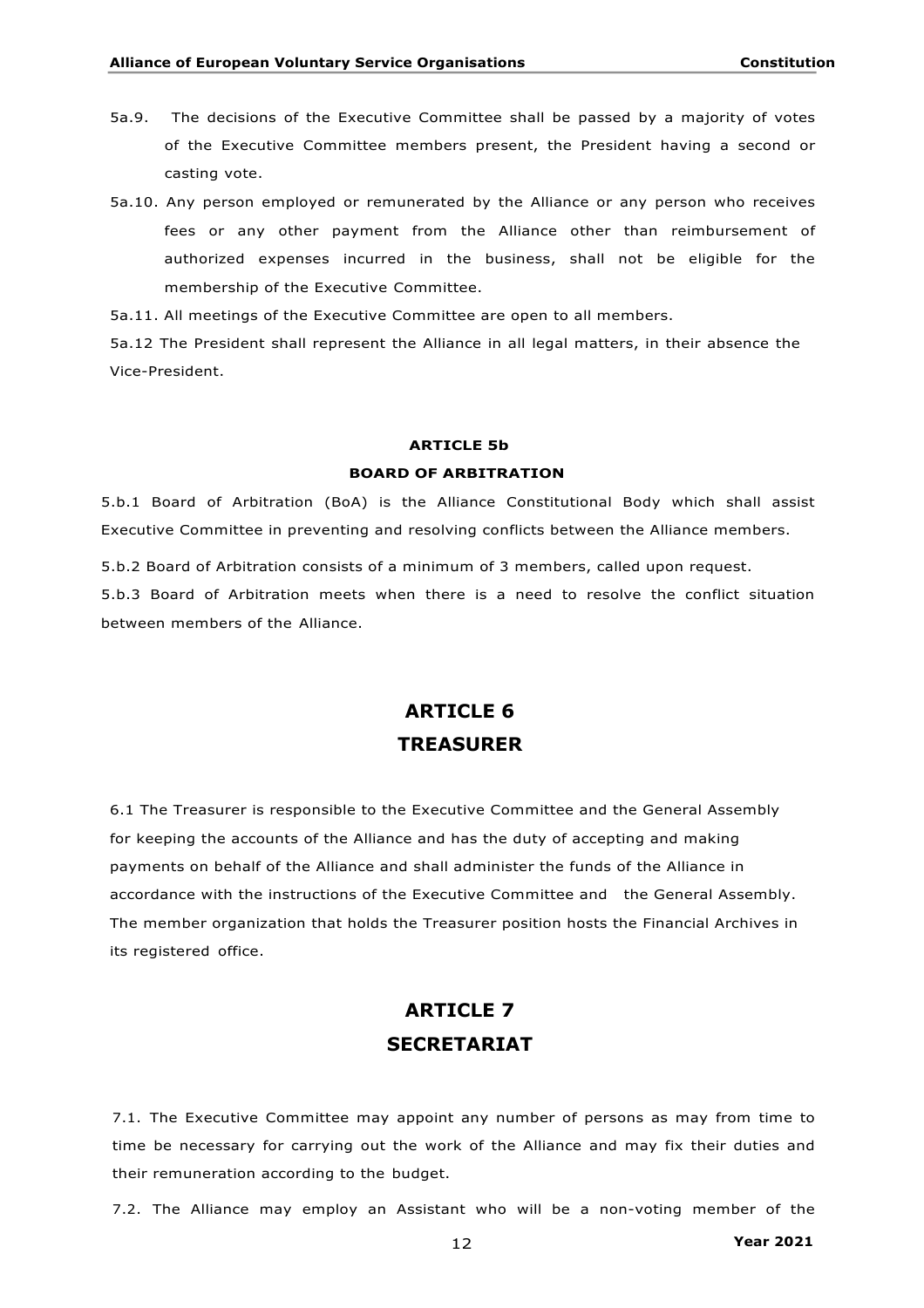Executive Committee. The tasks of the Assistant may include:

(i) Day to day running of the Alliance.

(ii) Coordinating the activities of the Alliance.

(iii) Any such duties as the Executive Committee or the General Assembly may decide.

7.3. The Assistant shall be appointed by the Executive Committee. The Executive Committee shall nominate one of its members to be responsible for directing and supporting the Secretary.

7.4. The General Assembly will decide on the terms of reference and a job description in the event of the employment of a Secretary.

# **ARTICLE 8 FINANCES**

- 8.1. The Executive Committee shall keep an account into which all sums belonging to the Alliance shall be paid. All financial documents shall be signed by persons authorized by the Executive Committee.
- 8.2. The Executive Committee may make all investments necessary according to the budget for the achievement of the objectives of the Alliance and shall give an account of such investments at the following General Assembly.
- 8.3. The financial year of the Alliance shall be the calendar year, and the accounts of the Alliance shall be presented by the Treasurer to the Alliance at the following General Assembly. The accounts shall be certified by an external auditor appointed for this purpose by the Executive Committee.
- 8.4. All costs and expenditure incurred in the operation of the Alliance, and that are not covered by funds from the members as independent organisations, shall be paid out of the income of the Alliance.
- 8.5. An annual subscription shall be payable by the members of the Alliance. The amount is to be fixed by the Alliance in the General Assembly and is due annually on  $1<sup>st</sup>$  of January and must be paid and must be paid before the beginning of the General Assembly of the same year. The annual subscription for new elected members is due on the  $1<sup>st</sup>$  of January following the General Assembly.
- 8.6. Any member who fails to pay the annual subscription in full forfeits their voting rights at the following Assembly.
- 8.7. Any member who is two years or more in arrears with their subscription payments automatically forfeits their membership at the following General Assembly.
- 8.8. A General Assembly may make exceptions to Article 8.6 and 8.7 above.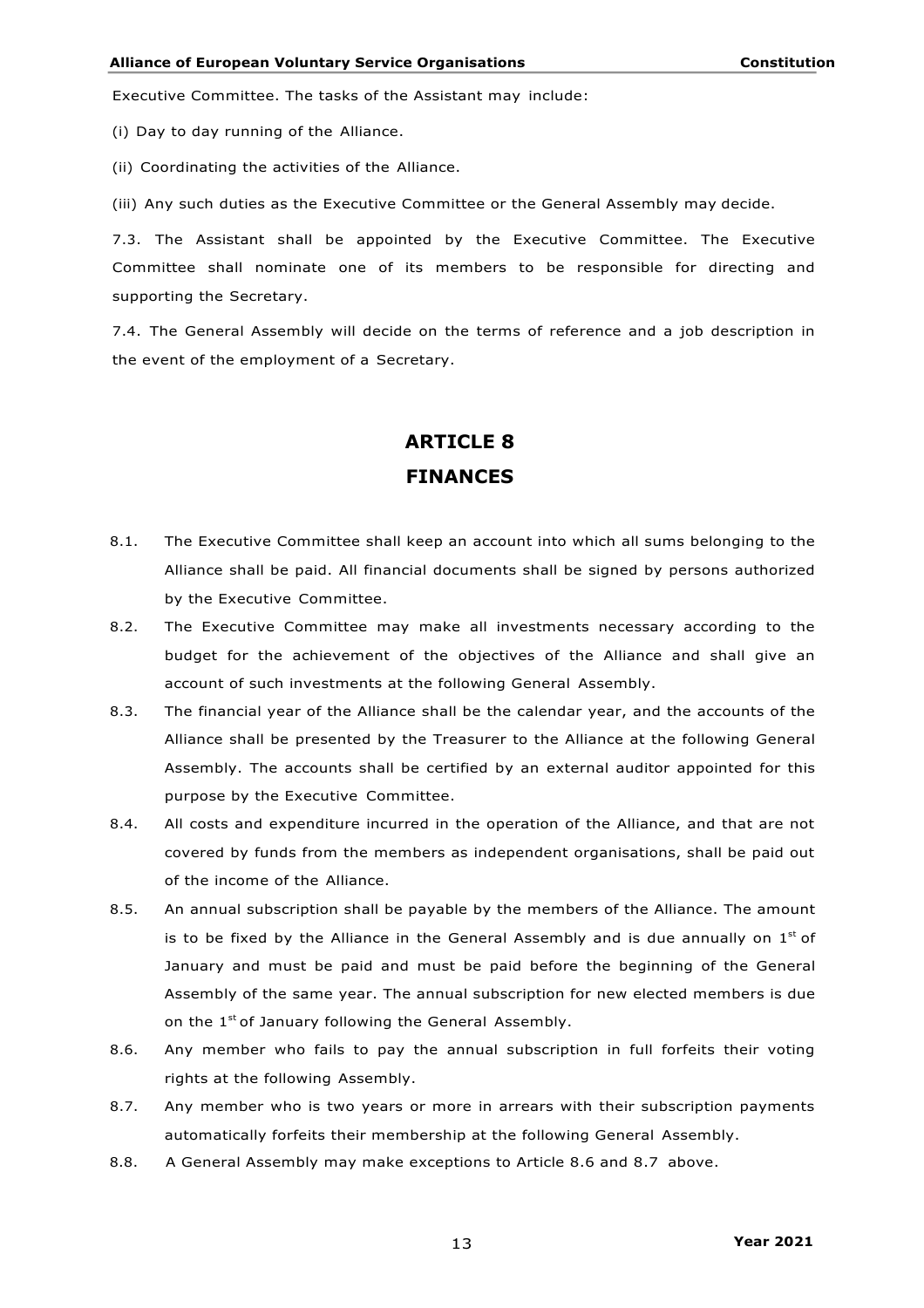## **ARTICLE 9 DISSOLUTION**

9.1 The Alliance may be dissolved by a majority of three quarters of the votes of the full members present at an Extraordinary General Assembly convened to discuss this question according to the procedure described in Article 4.2. On dissolution and after payment of all expenses and debts, the assets and funds of the Alliance may be given to a purpose or organisation determined by the Extraordinary General Assembly by a majority of three quarters of the full members present.

# **ARTICLE 10 AMENDMENTS**

- 10.1. This Constitution may be amended or replaced by a General Assembly. Any motion from full members or the Executive Committee to amend the Constitution in force must be submitted in writing to the General Secretary at least six weeks in advance of the General Assembly, which will consider the motion. The General Secretary will circulate the received motions to the members four weeks prior to the General Assembly. The amendments come into action after the rise of the General Assembly.
- 10.2. Amendments to the Constitution will be decided upon by a two/third majority of present full members, abstentions counted.
- 10.3. Amendments of Annex I of this Constitution are decided based on the membership changes and thus are not subject to the procedure presented in Articles 10.1 and 10.2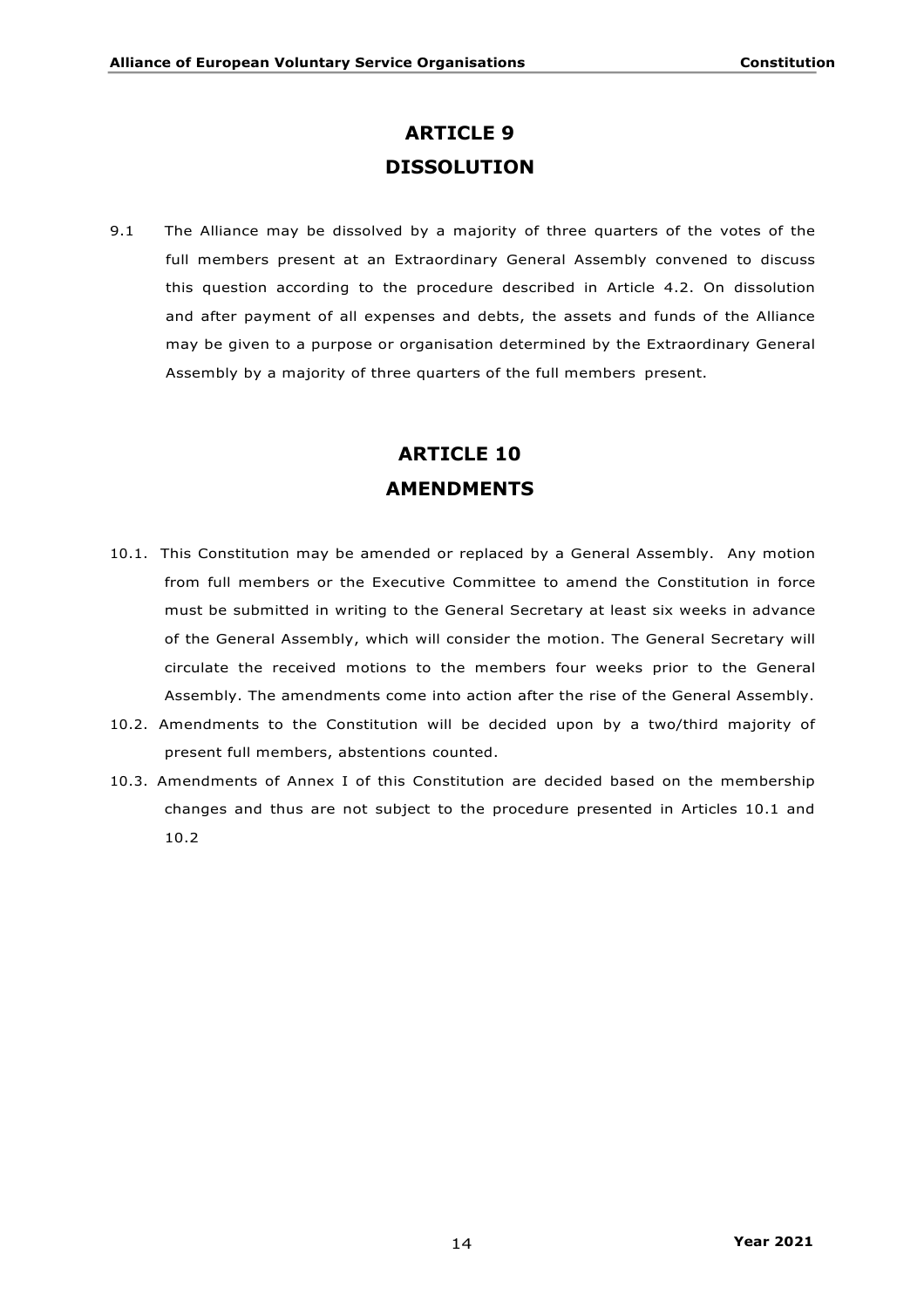## **ANNEX I – MEMBERS OF THE ALLIANCE, November 2020**

### **FULL MEMBERS**

**Allianssi,** Finland **Alternative–V**, Ukraine **ANEC** - Association Nationale Etudes et Chantiers, France **CBB** - Association des Compagnons Batisseurs, Belgium **CBF** - Association des Compagnons Batisseurs, France **CoCat** - Coordinadora d'Organitzadors de Camps de Treball, Catalonia/Spain **Concordia**, France **Concordia Volunteers**, UK **De Amicitia** - Spain **DEINETA**, Lithuania **Egyesek**, Hungary **Elix** - Conservation Volunteers in Greece, Greece **ESTYES** - Estonian Youth Exchange Service, Estonia **FIYE** - Foundation for International Youth Exchange, Poland **Gönüllü Hizmetler Derneği' (GHD),** Turkey **Grenzenlos** – Intercultural Exchanges, Austria **GSM** - Genclik Servisleri Merkezi, Turkey **HUJ** - Voluntary Service of Armenia, Armenia **IBG -** Internationale Begegnung in Gemeinschaftsdiensten, Germany **IJGD** – Internationale Jugendgemeinschaftsdienste, Germany **INEX-SDA** - INEX Sdruzeni dobrovolnych aktivit, Czech Republic **INEX** Slovakia (Association for International Youth Exchange and Tourism), Slovakia **JAVVA** - Jeunes Actifs dans le Volontariat et les Voyages Alternatifs, Belgium **J&R** - Jeunesse et Reconstruction, France **LYVS -** League of Youth Voluntary Service, Belarus **Legambiente**, Italy **Lunaria**, Italy **MS** - Mellemfolkeligt Samvirke, Denmark **NIG** – Norddeutsche Jugend im Internationalen Gemeinschaftsdienst, Germany **Pro international**, Germany **SFERA** - Nizhny Novgorod Voluntary Service, Russian Federation **SIW** - Internationale Vrijwilligersprojekten, Netherlands **SJ France** - Solidarités Jeunesses, France **SVI** - Instituto de la Juventud/Servicio Voluntario Internacional, Spain **WCIA**, Welsh Centre for International Affairs, Wales/United Kingdom **Union Forum**, Ukraine **VJF -** Vereinigung Junger Freiwilliger, Germany **World 4 You**, Russian Federation **Xchange Scotland** – Scotland/United Kingdom **YAP Italy**– Youth Action for Peace, Italy **Youth for Smile**, Latvia **YRS-VSS** – Young Researchers of Serbia – Voluntary Service of Serbia, Serbia

### **ASSOCIATE MEMBERS**

**CJ** - Chantiers Jeunesse, Canada **IWO** - International Workcamp Organisation, South Korea **NICE** - Neverending International workCamps Exchange, Japan **VIMEX** - Voluntarios Internacionales Mexico **VIVE MEXICO**, Mexico